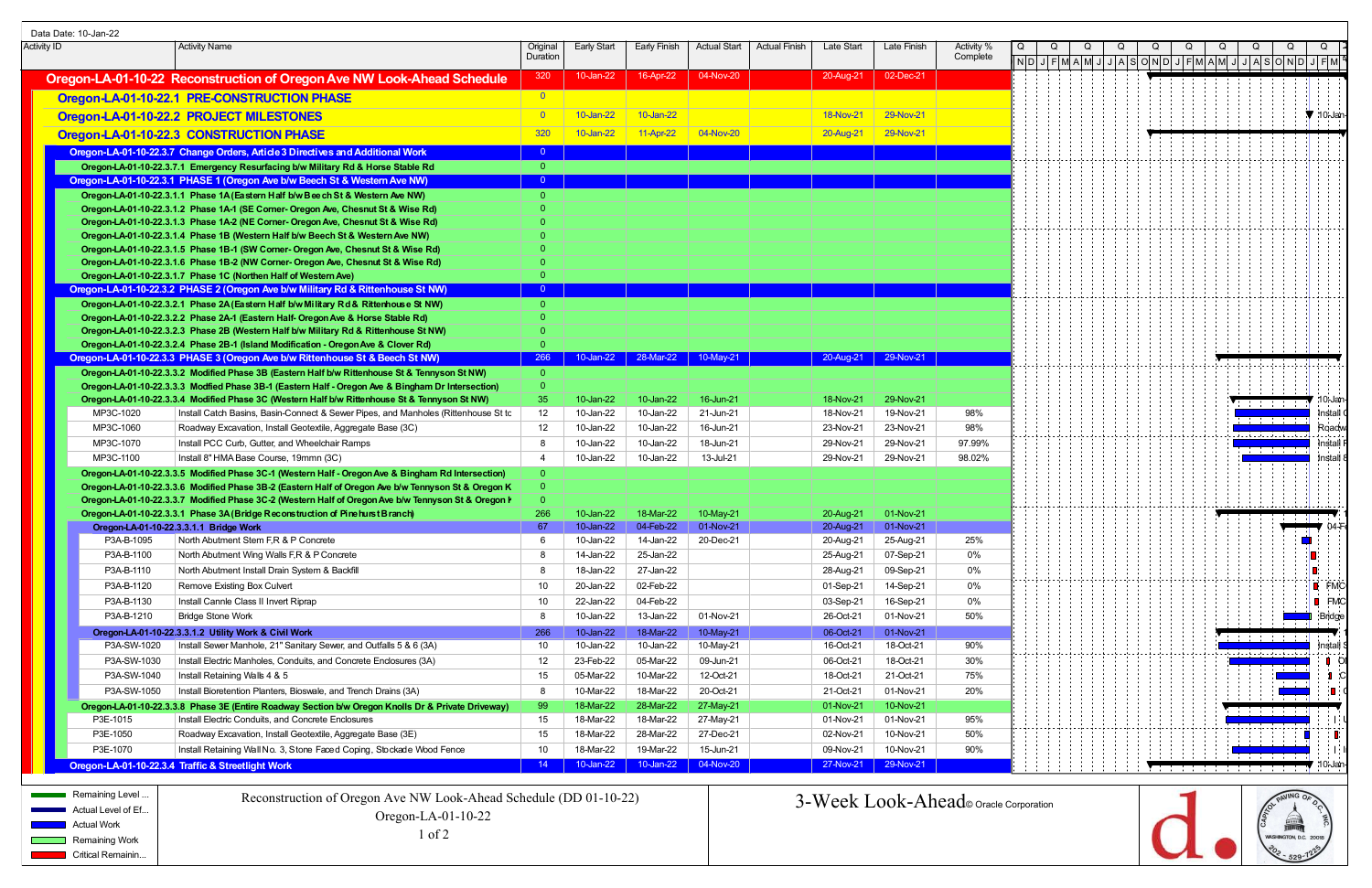|                    | Data Date: 10-Jan-22                  |                                                                              |                 |              |                               |                                       |               |                     |                     |          |  |  |   |                                                    |   |  |
|--------------------|---------------------------------------|------------------------------------------------------------------------------|-----------------|--------------|-------------------------------|---------------------------------------|---------------|---------------------|---------------------|----------|--|--|---|----------------------------------------------------|---|--|
| <b>Activity ID</b> |                                       | Activity Name                                                                | Origina         | Early Start  | Early Finish                  | Actual Start                          | Actual Finish | Late Start          | Late Finisl         | Activity |  |  |   |                                                    |   |  |
|                    |                                       |                                                                              | Duration        |              |                               |                                       |               |                     |                     | Complete |  |  |   | I JI AI SI OINIDI JI FIMI AIMI JI JI AI SI OI NI F |   |  |
|                    |                                       | Oregon-LA-01-10-22.3.5 Paving, Line Stiping, Signage, and Miscellaneous Work | 22 <sub>1</sub> | 04-Apr-22    | $11-Apr-22$ 24-Jun-21         |                                       |               | 19-Nov-21 29-Nov-21 |                     |          |  |  | . | .                                                  |   |  |
|                    | Oregon-LA-01-10-22.3.6 Landscape Work |                                                                              |                 |              |                               | 1   15-Mar-22   18-Mar-22   27-Oct-21 |               |                     | 23-Nov-21 29-Nov-21 |          |  |  |   |                                                    |   |  |
|                    |                                       | Oregon-LA-01-10-22.4 LUMPSUM ITEMS (Non-Construction)                        |                 |              |                               |                                       |               |                     |                     |          |  |  |   |                                                    | . |  |
|                    |                                       | Oregon-LA-01-10-22.5 POST-CONSTRUCTION PHASE                                 |                 |              | 13-Apr-22 16-Apr-22 29-Mar-21 |                                       |               |                     | 29-Nov-21 02-Dec-21 |          |  |  |   |                                                    |   |  |
|                    |                                       | Oregon-LA-01-10-22.6 Delays, Additional Work, and Changes                    | 15              | $10$ -Jan-22 | $27$ -Jan-22                  |                                       |               |                     |                     |          |  |  |   | .                                                  |   |  |

Remaining Level ... Actual Level of Ef... Actual Work Remaining Work

m.

**Critical Remainin...**